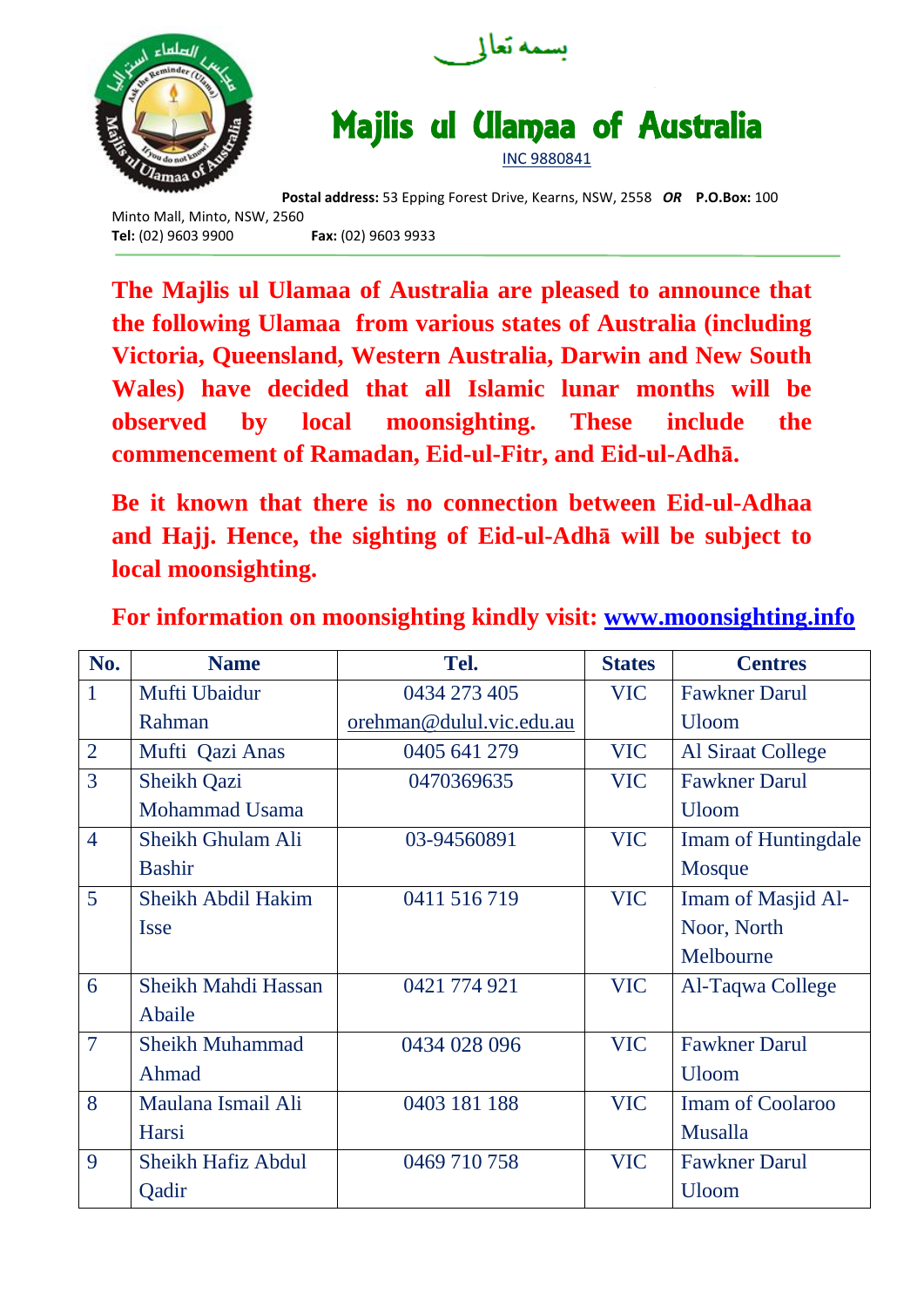| 10 | Sheikh Hafiz Abdul          | 0402 536 552           | <b>VIC</b> | <b>Imam of Roxburgh</b> |
|----|-----------------------------|------------------------|------------|-------------------------|
|    | Hay                         |                        |            | park                    |
| 11 | <b>Sheikh Mustafa</b>       | 03-9359 4321           | <b>VIC</b> | <b>Fawkner Darul</b>    |
|    | Ceylan                      |                        |            | <b>Uloom</b>            |
| 12 | Mufti Fayyaz                | 0469 193 894           | <b>VIC</b> | <b>Fawkner Darul</b>    |
|    | Muhammad                    |                        |            | <b>Uloom</b>            |
| 13 | Mufti Muneeb Ahmad          | 0433 542 386           | <b>VIC</b> | <b>Fawkner Darul</b>    |
|    |                             | muftimunib@hotmail.com |            | <b>Uloom</b>            |
| 14 | <b>Sheikh Muzzammil</b>     | 0433 374 894           | <b>VIC</b> | <b>Doncaster East</b>   |
|    | <b>Dhedhy</b>               |                        |            |                         |
| 15 | <b>Sheikh Shakeel Tariq</b> | 0432 095 101           | <b>VIC</b> | <b>Fawkner Darul</b>    |
|    |                             |                        |            | <b>Uloom</b>            |
|    | <b>Sheikh Mohammad</b>      | 0449 232 070           | <b>VIC</b> | Jamiatul Ulama of       |
|    | <b>Uzayr Zuber Ali</b>      |                        |            | <b>VIC</b>              |
| 16 | <b>Sheikh Mustafa</b>       | 0401 076 693           | <b>VIC</b> | Glenroy                 |
|    | Guerinat                    |                        |            |                         |
| 17 | Sheikh Abdullah El-         | 0431 566 186           | <b>VIC</b> | <b>Fawkner Darul</b>    |
|    | Leissy                      |                        |            | <b>Uloom</b>            |
| 18 | Mufti Faizal Riza           | 0431 292 824           | <b>VIC</b> | Darul Iftaa Australia   |
|    |                             | Fatwa.org.au           |            |                         |
|    |                             | rizafaizal@hotmail.com |            |                         |
| 19 | <b>Sheikh Owais Baran</b>   | 0425 004 333           | <b>VIC</b> | Jamiatul Ulama of       |
|    |                             |                        |            | <b>VIC</b>              |
| 20 | <b>Sheikh Zainul</b>        | 0404 561 740           | <b>VIC</b> | Jamiatul Ulama of       |
|    | Abideen                     |                        |            | <b>VIC</b>              |
| 21 | Sheikh Khalid Shah          | 0412 556 991           | <b>VIC</b> | Jamiatul Ulama of       |
|    |                             |                        |            | <b>VIC</b>              |
| 22 | <b>Sheikh Moim</b>          | 0469 316 622           | <b>VIC</b> | Darul Ulum              |
|    | Siddique                    |                        |            | Fawkner                 |
| 23 | <b>Sheikh Khaleel</b>       | 0412 964 912           | <b>VIC</b> | <b>Broadmeadows</b>     |
|    | Sunkur                      |                        |            |                         |
| 24 | <b>Sheikh Abdul</b>         | 0420 420 964           | <b>VIC</b> | Jamiatul Ulama of       |
|    | Kareem Jailan               |                        |            | <b>VIC</b>              |
| 25 | Sheikh Qazi                 | 0433 537 584           | <b>VIC</b> | Jamiatul Ulama of       |
|    | <b>Muhammad Saad</b>        |                        |            | <b>VIC</b>              |
| 26 | <b>Sheikh Mohammad</b>      | 0449 232 070           | <b>VIC</b> | Jamiatul Ulama of       |
|    | <b>Uzayr Zuber Ali</b>      |                        |            | <b>VIC</b>              |
| 27 | <b>Sheikh Amir Tariq</b>    | 0434 096 992           | <b>VIC</b> | Preston                 |
|    |                             |                        |            |                         |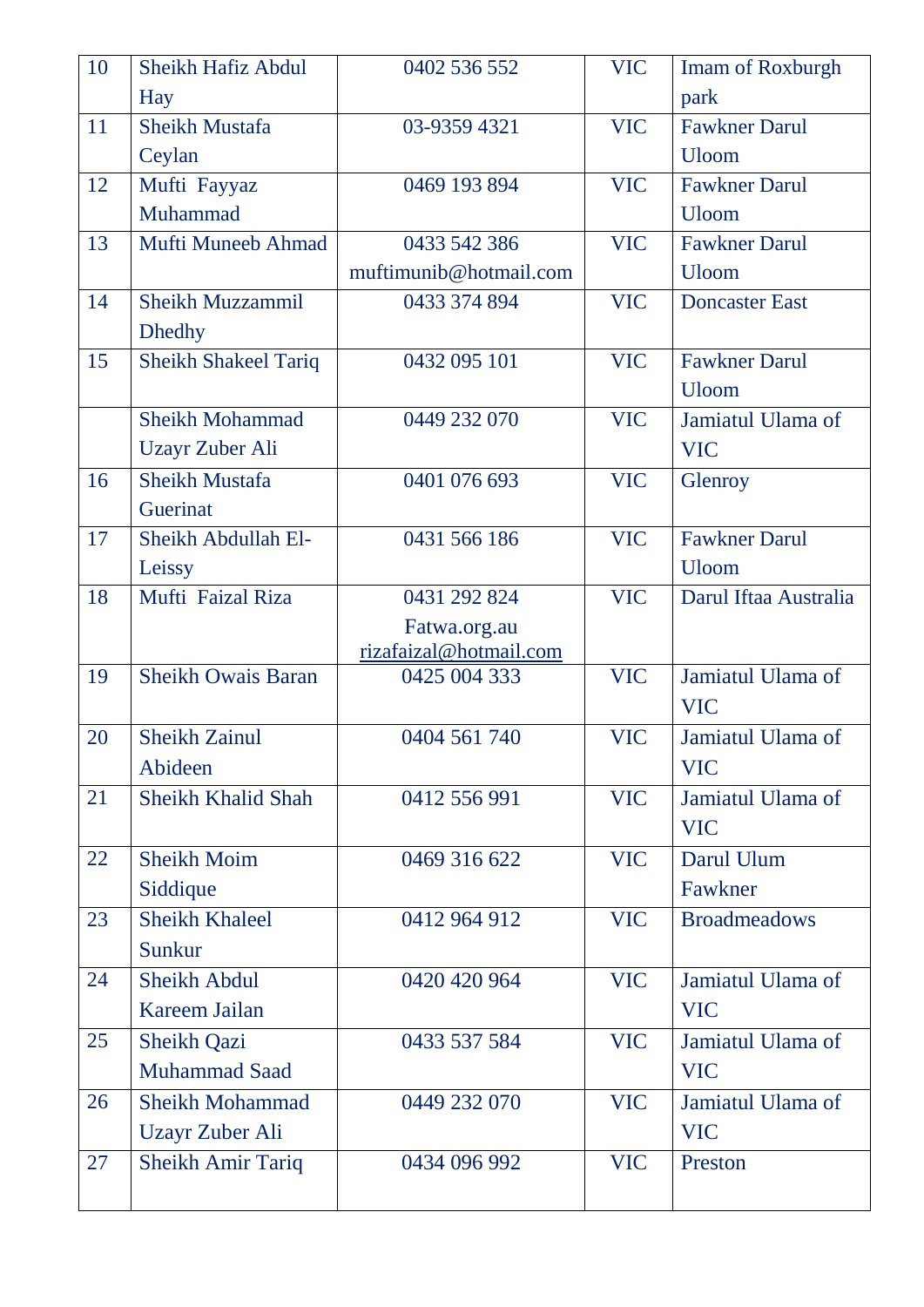| 28 | <b>Sheikh Mudathir</b>       | 0416 699 275         | <b>VIC</b> | <b>Doncaster East</b>     |
|----|------------------------------|----------------------|------------|---------------------------|
|    | <b>Dhedhy</b>                |                      |            |                           |
| 29 | <b>Sheikh Suhail</b>         | 0422 360 751         | <b>VIC</b> | Preston                   |
| 30 | <b>Sheikh Shakib</b>         | 0415 963 152         | <b>WA</b>  | Jamiatul Ulama Al         |
|    | Mohammad                     |                      |            | Islam of WA               |
| 31 | <b>Sheikh Hisham Obeid</b>   | 0418 881 321         | <b>WA</b>  | Jamiatul Ulama Al         |
|    |                              |                      |            | Islam of WA               |
| 32 | <b>Sheikh Burhaan</b>        | 0416 332 507         | <b>WA</b>  | Jamiatul Ulama Al         |
|    | Mehtar                       |                      |            | Islam of WA               |
| 33 | <b>Sheikh Yunus Moorad</b>   | 0430 034 214         | <b>WA</b>  | Jamiatul Ulama Al         |
|    |                              |                      |            | Islam of WA               |
| 34 | <b>Sheikh Faizel Gaffoor</b> | 0402 944 664         | <b>WA</b>  | Jamiatul Ulama Al         |
|    |                              |                      |            | Islam of WA               |
| 35 | <b>Sheikh Yusuf Parker</b>   | 0405 767 217         | <b>WA</b>  | Jamiatul Ulama Al         |
|    |                              |                      |            | Islam of WA               |
| 36 | Mufti Shabir Musa            | 0416 153 786         | <b>WA</b>  | Jamiatul Ulama Al         |
|    |                              | shabir@jamiat.com.au |            | Islam of WA               |
| 37 | Sheikh Safdar Parkar         | 0423 736 112         | <b>WA</b>  | Jamiatul Ulama Al         |
|    |                              |                      |            | Islam of WA               |
| 38 | Sheikh Salman                | 0422 086 177         | <b>WA</b>  | Jamiatul Ulama Al         |
|    | Parkar                       |                      |            | Islam of WA               |
| 39 | <b>Sheikh Mohammed</b>       | 0755631802           | <b>QLD</b> | <b>Imam of Gold Coast</b> |
|    | <b>Imraan Hussain</b>        | 0411037016           |            | Mosque.                   |
| 40 | Sheikh Fida-Ur               | 0432 024799          | QLD        |                           |
|    | Rehman                       |                      |            |                           |
| 41 | <b>Sheikh Muhammed</b>       | 0419798629           | <b>QLD</b> | <b>Imam of Holland</b>    |
|    | <b>Uzair Akbar</b>           |                      |            | Park                      |
| 42 | <b>Sheikh Shazad Khan</b>    | 0402457854           | <b>QLD</b> | Member of CIQ ex          |
|    |                              |                      |            | <b>Imam of Darra</b>      |
|    |                              |                      |            |                           |
| 43 | Dr Mohamed Abdalla           | 0407921978           | <b>QLD</b> | Director of Islamic       |
|    |                              |                      |            | <b>Research Centre</b>    |
| 44 | <b>Sheikh Akram Buksh</b>    | 0431672263           | <b>QLD</b> | Imam of Kuraby            |
|    |                              |                      |            |                           |
| 45 | Sheikh Ikram Buksh           | 0432 389 541         | <b>QLD</b> | Ex Imam of Darra          |
| 46 | Sheikh Taub.                 | 0421257506           | <b>QLD</b> | <b>Chairman of Madina</b> |
|    |                              |                      |            | College                   |
|    |                              |                      |            |                           |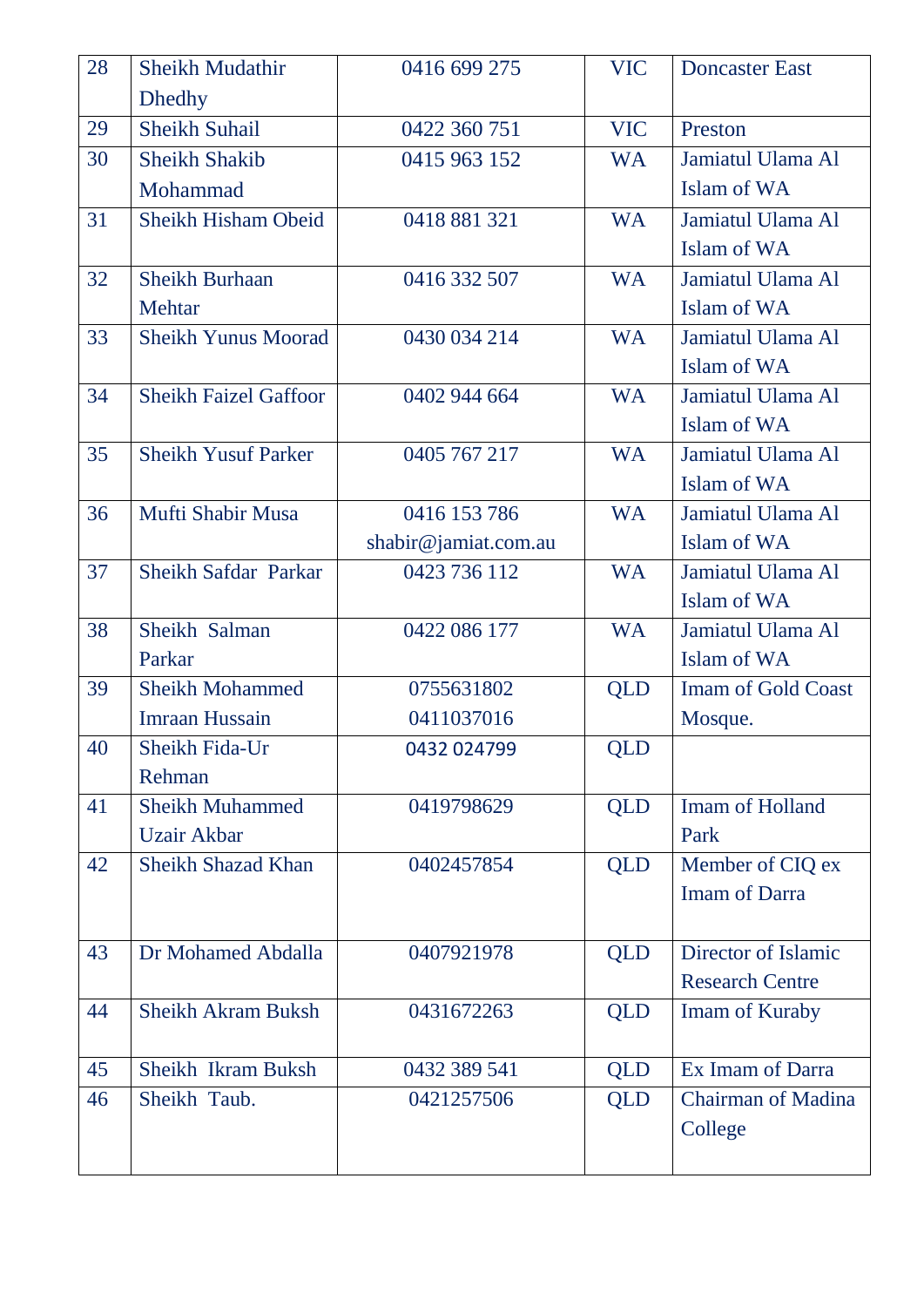| 47 | Sheikh Imaam Yusuf        | 0415710613   | <b>QLD</b> | <b>Chairman of Council</b>  |
|----|---------------------------|--------------|------------|-----------------------------|
|    | Peer                      |              |            | of Imams                    |
|    |                           |              |            | Queensland                  |
| 48 | Sheikh Aslam Siddiqi      | 0431620629   | <b>QLD</b> | <b>Imam of Algester</b>     |
|    |                           |              |            | Mosque                      |
| 49 | Sheikh Noor-ul            | 0432712546   | <b>QLD</b> | Founder of Mustafa          |
|    | Hassan                    |              |            | Institute                   |
| 50 | <b>Sheikh Aslam</b>       | 0421731797   | <b>QLD</b> | <b>Founder of AYMN</b>      |
|    | Hussein                   |              |            | Centre                      |
| 51 | Mufti Zeeyad Ravat        | 0421342108   | <b>QLD</b> | Head of Islamic             |
|    |                           |              |            | Studies, Islamic            |
|    |                           |              |            | <b>School of Brisbane</b>   |
| 52 | Sheikh Ahmed Abu          | 0401331298   | <b>QLD</b> | Imam of Logan               |
|    | Ghazala                   |              |            |                             |
| 53 | Sheikh Shumssudeen        | 0468524297   | <b>QLD</b> | Advisor to CIQ              |
|    | <b>Mokrany</b>            |              |            |                             |
| 54 | Sheikh Mubrouk            | 0433128430   | <b>QLD</b> | Member of Fatwa             |
|    | Houdchai                  |              |            | Board C I Q.                |
| 55 | Sheikh Mohammed           | 0401576084   | <b>QLD</b> | Imam of Algester            |
|    | Nawaaz Ashrafi            |              |            | Mosque, Brisbane            |
| 56 | <b>Sheikh Riaz Seedat</b> | 0405982928   | <b>QLD</b> | <b>Teacher of Islamic</b>   |
|    |                           |              |            | Studies, Islamic            |
|    |                           |              |            | <b>School of Brisbane</b>   |
| 57 | <b>Sheikh Mufti Naeem</b> | 0404 288 845 | <b>QLD</b> | <b>Imam Dara Mosque</b>     |
|    | Ali                       |              |            |                             |
| 58 | Sheikh Abu Adnan          | 0403 053 619 | <b>NSW</b> | <b>Imam of Ahmed</b>        |
|    | Mohammad                  |              |            | Islamic Centre.             |
|    | Kammoun                   |              |            | Principle of Al-Badr        |
|    |                           |              |            | Islamic institute.          |
| 59 | <b>Sheikh Abdul</b>       |              | <b>NSW</b> | Majlisul Ualamaa of         |
|    | <b>Rasheed Ali</b>        |              |            | Australia                   |
| 60 | <b>Sheikh Shameem-ur</b>  | 0402 344 804 | <b>NSW</b> | <b>Imam Surry Hill</b>      |
|    | Rahmaan                   |              |            | Mosque                      |
| 61 | <b>Sheikh Homamed</b>     | 0402135592   | <b>NSW</b> | <b>Member of Majlisul</b>   |
|    | Amin Mafawalla            |              |            | <b>Ualamaa of Australia</b> |
| 62 | <b>Sheikh Riedwaan</b>    | 0403688345   | <b>NSW</b> | <b>Ameer of Majlisul</b>    |
|    | Raffie                    |              |            | <b>Ualamaa of Australia</b> |
| 63 | <b>Sheikh Abdul-Karim</b> | 0415156778   | <b>NSW</b> | Majlisul Ualamaa of         |
|    | Ibn Abdullah              |              |            | Australia                   |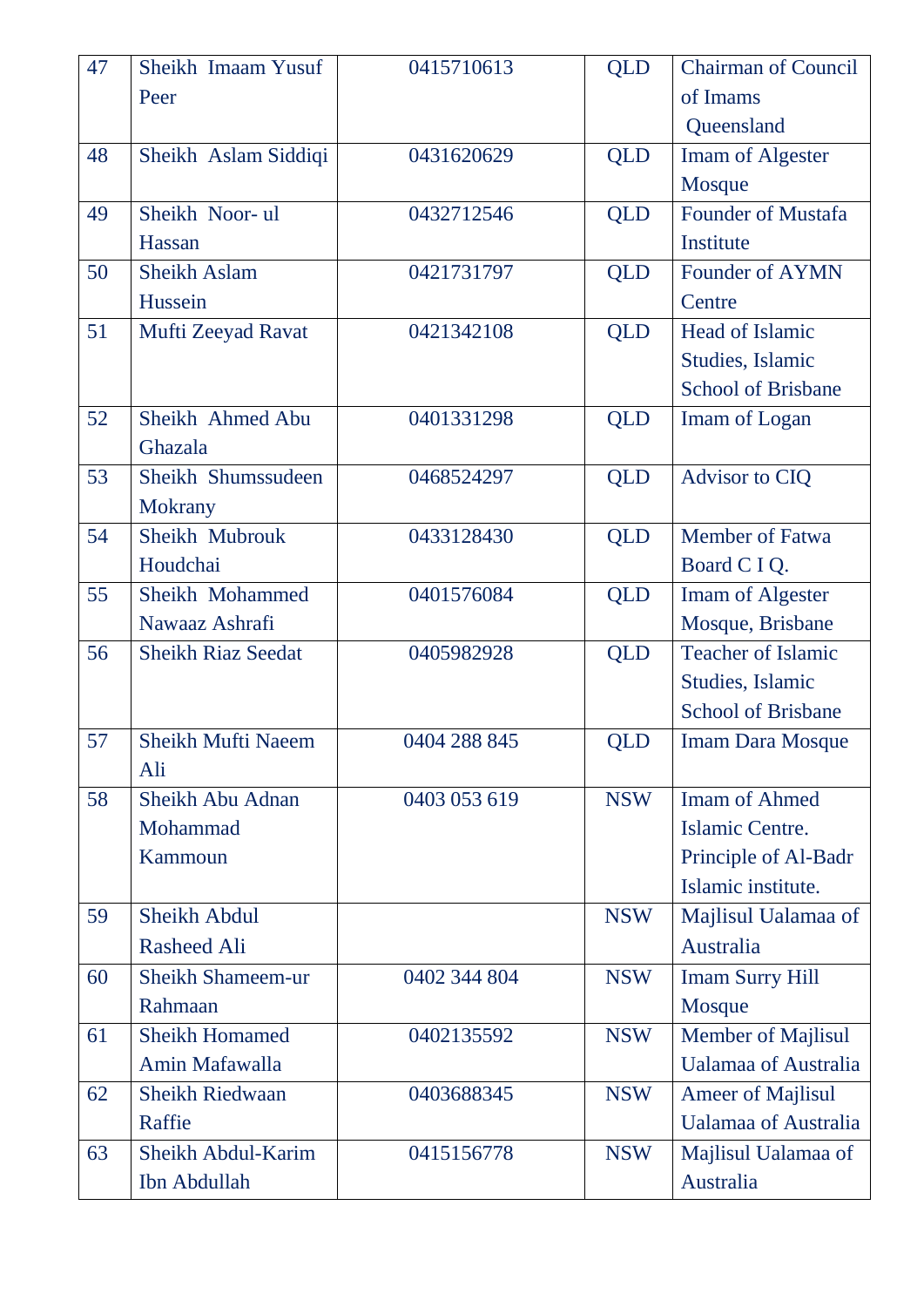| 64 | <b>Sheikh Khaled</b>        | 93113983             | <b>NSW</b> | <b>Imam Matravilla</b>     |
|----|-----------------------------|----------------------|------------|----------------------------|
|    | Bouchafaa                   |                      |            | Musalla                    |
| 65 | <b>Sheikh Abdul Moez</b>    | 0405544975           | <b>NSW</b> | Majlisul Ualamaa of        |
|    | Nafti                       |                      |            | Australia                  |
| 66 | Sheikh Iftikhar             | 0425283979           | <b>NSW</b> |                            |
|    | Hazarwi                     |                      |            |                            |
| 67 | Mufti Amjad Iqbal           | 0433 971 122         | <b>NSW</b> | Director of Iqra'          |
|    |                             |                      |            | Academy                    |
| 68 | Sheikh Omar Albanna         | 0416 556 495         | <b>NSW</b> | <b>Imam Masjid Omar</b>    |
| 69 | Sheikh Fadi Baba            | 0423 204 140         | <b>NSW</b> | Majlisul Ualamaa of        |
|    |                             |                      |            | Australia                  |
| 70 | <b>Sheikh Ahmed Baba</b>    | 0432 165 056         | <b>NSW</b> | Majlisul Ualamaa of        |
|    |                             |                      |            | Australia                  |
| 71 | <b>Sheikh Mahmoud</b>       | 0403 522 557         | <b>NSW</b> | Majlisul Ualamaa of        |
|    | Baba                        |                      |            | Australia                  |
| 72 | <b>Sheikh Kasim Baba</b>    | 0423 587 608         | <b>NSW</b> | Majlisul Ualamaa of        |
|    |                             |                      |            | Australia                  |
| 73 | Sheikh Tanzeel ur           | 0433 381 637         | <b>NSW</b> | <b>Assistant Imam Ryde</b> |
|    | Rahman                      |                      |            | Masjid                     |
| 74 | Hafiz Rehan                 | 0433 146 957         | <b>NSW</b> | <b>Khateeb Ryde</b>        |
|    |                             |                      |            | Masjid                     |
| 75 | <b>Sheikh Ibrahim Patel</b> | 0420 602 826         | <b>NSW</b> | <b>Imam of Green</b>       |
|    |                             |                      |            | <b>Valley Masjid</b>       |
| 76 | Sheikh Akbar Nadvi          | 0451 200 246         | <b>NSW</b> | Imam of Arnat St.          |
|    |                             |                      |            | Masjid                     |
| 77 | Mufti Abdul Kareem          | 0416 323 594         | <b>NSW</b> | <b>Assistant Imam of</b>   |
|    |                             |                      |            | <b>Green Valley Masjid</b> |
| 78 | <b>Sheikh Nazeerul</b>      | 0450 207 863         | <b>NSW</b> | <b>Imam Penrith</b>        |
|    | Hassan Thanvi               | ummat786@hotmail.com |            | <b>Musallaa</b>            |
| 79 | Sheikh Nizamul Haq          | 0403 321 981         | <b>NSW</b> | <b>Wyong Masjid</b>        |
|    | Thanvi                      |                      |            |                            |
| 80 | <b>Sheikh Umair Tariq</b>   | 0433 162 995         | <b>NSW</b> | Majlisul Ualamaa of        |
|    |                             |                      |            | Australia                  |
| 81 | <b>Sheikh Anwar Gallie</b>  | 0422 022 933         | <b>NSW</b> | Campbelltown               |
| 82 | Dr. Shabbir Ahmed           | 0414 944 831         | <b>NSW</b> | <b>Imam of Rooty Hill</b>  |
|    |                             |                      |            | Mosque                     |
| 83 | Sheikh Abdul Qadir          | 0402 617 798         | Darwin     | <b>Imam of Darwin</b>      |
|    |                             |                      |            | Mosque                     |